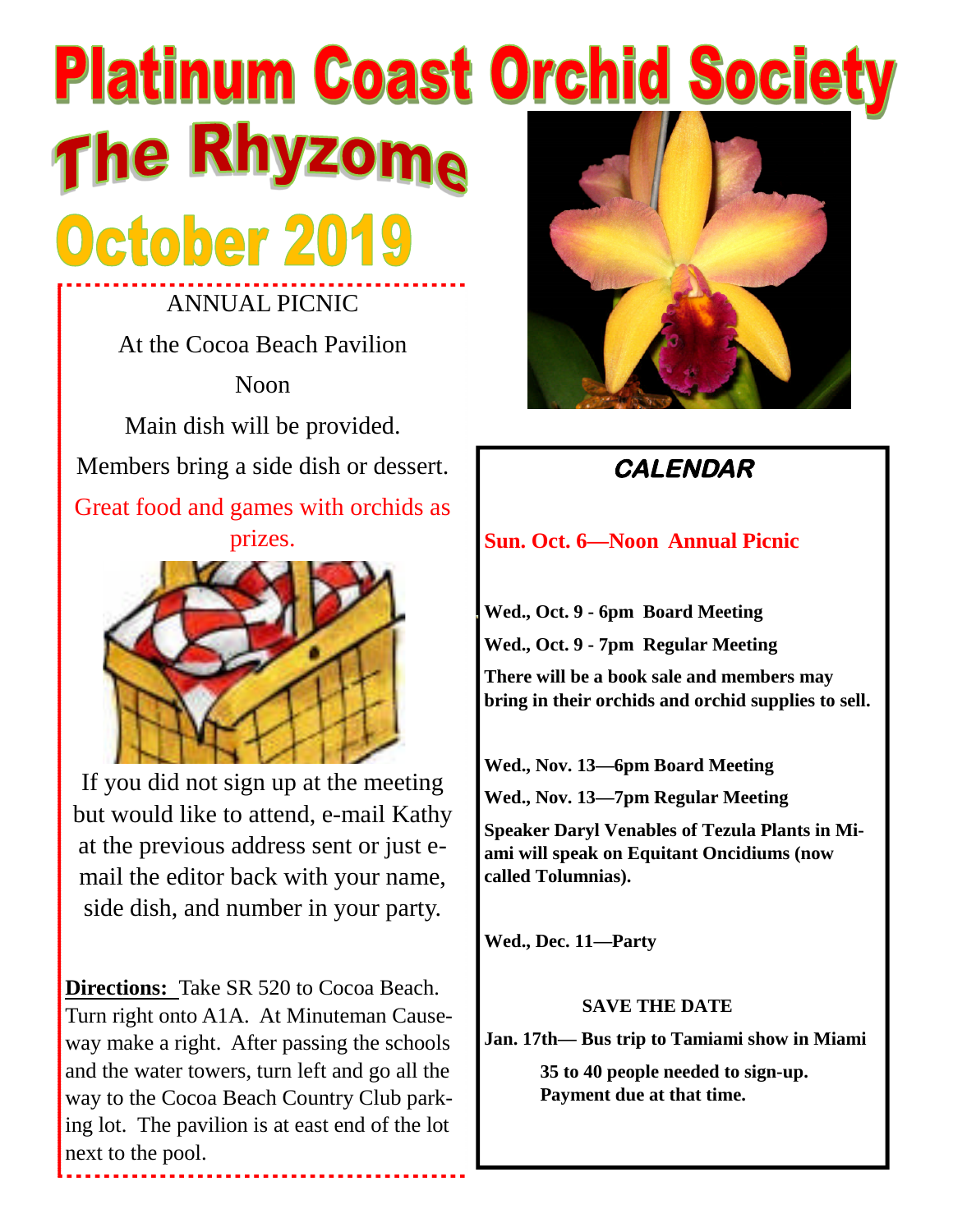# GREAT PLACES FOR MEMBERS TO FIND INFORMATION ON ORCHIDS:

- 1. Programs—Take notes—someday they will make sense.
- 2. AOS Magazine articles. "Orchids" is available at every meeting for check out.
- 3. Members Ask longtime members about orchids, but realize that your yard and potting choices are key. We all use trial and error to succeed.
- 4. Internet sites—**www.aos.org**—This AOS site has the answer to almost any question.
- **5.** Rambles at members' homes to help you identify the best way to grow your orchids.

PCOS is an affiliate of the **American Orchid Society (AOS).** There's an abundance of information on the AOS website. Please visit www.aos.org for articles, advice on growing orchids, and lots of free information.

Ask Betty Adamson for an application if you're interested in joining.

For all current members, remember that your renewal notice will arrive in the Orchid Magazine prior to your month of renewal.

#### www.aos.org

# UPCOMING FLORIDA SHOWS

#### Sept. 28-29 Tampa Orchid Club Expo

USF Botanical Gardens, Tampa

- Oct. 5-6 South Florida Orchid Society Show U of M Watsco Center, Coral Gables
- Oct. 12-13 Gainesville Orchid Society Show Kanapaha Botanical Gardens, Gainesville

Oct. 18-20 East Everglades Orchid Society Show

R.F. Orchids, Homestead

Oct. 25-27 Delray Beach Orchid Society Show

Old School Square Fieldhouse, Delray Beach

Nov. 9-10 Ft. Pierce Orchid Society Show

Riverwalk Center, Ft. Pierce

Nov. 16-17 Deerfield Beach Orchid Society Show Safe Schools Institute, Boca Raton

#### SLATE OF NOMINEES FOR THE 2020 BOARD ELECTION TAKES PLACE IN NOVEMBER

| President             | Mike Ellis                                             |
|-----------------------|--------------------------------------------------------|
| <b>Vice President</b> | Ed Kidder                                              |
| Treasurer             | <b>Margaret Croucher</b>                               |
| Secretary             | Carolyn Anderson                                       |
| Directors:            | Donna Morris and Bert Forbush                          |
|                       | Returning Directors: Kathy Jacobson and Laura Blackmon |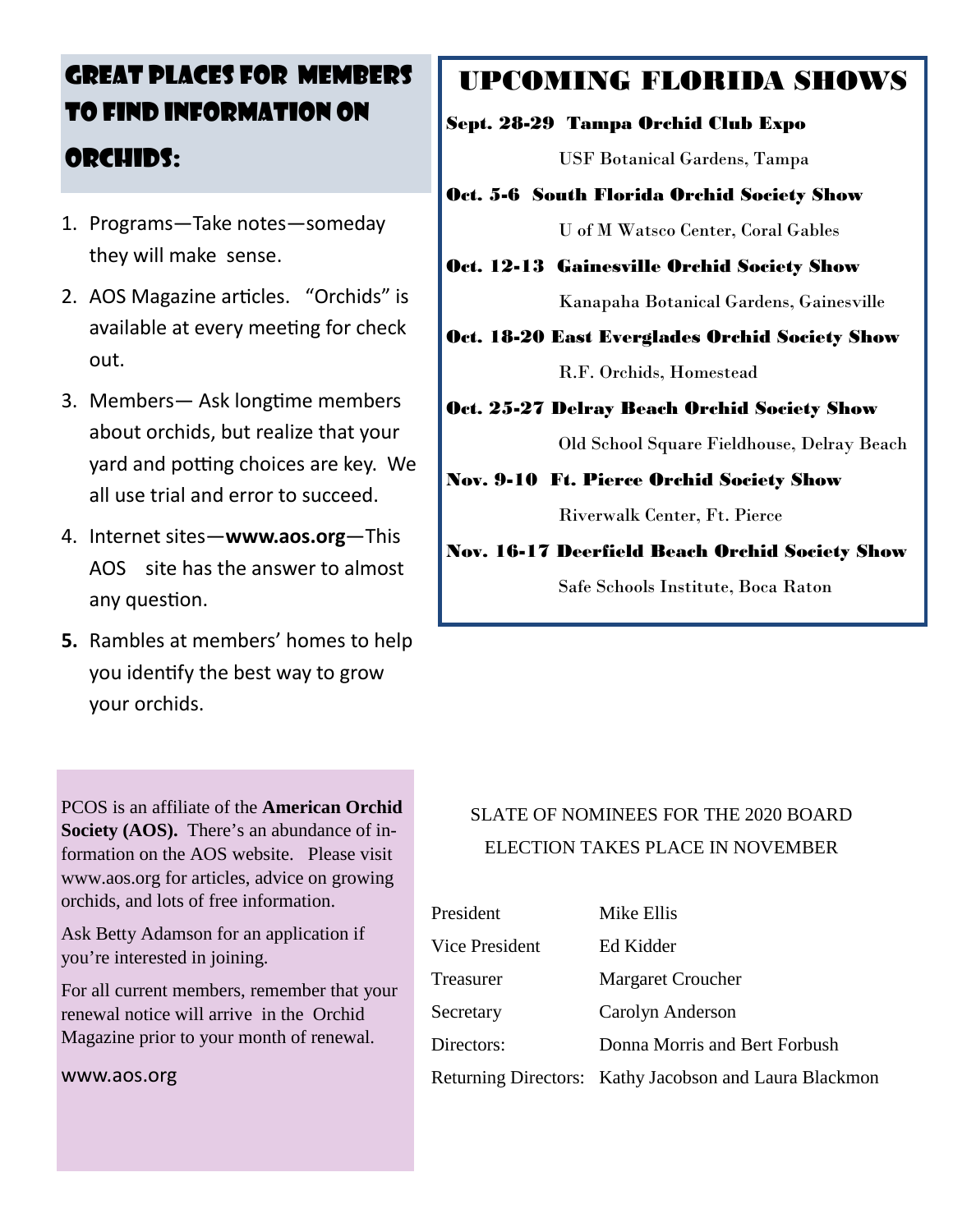# **September Program**



Everyone enjoyed the program on Broughtonias by Phil Hamilton of Bredren Orchids. It was great to see Phil and Liz again.

My Notes:

They like it bright and dry. Do NOT overwater.

Mount them. They don't like to wobble. They want roots exposed.

Don't cut the spikes until they are completely brown.

Before mounting them, trim all roots right back to the rhizome.

The familiar Ctna. Why Not is a broughtonia cross.

### Moments of Wonder by the Editor

I had the opportunity recently to meet the inspiring Jane Goodall. I started reading her new book, *Seeds of Hope*, on the flight home and was intrigued when I saw some photos of orchids in the center, which included the monkey orchid, Dracula gigas, and the orchid named for her, Spathoglottis Jane Goodall.

The chapter on orchids mentioned that Charles Darwin wrote a book in 1877 called *The Various Contrivances by Which Orchids Are Fertilized by Insects.* In the section about man's obsessive quest for rare orchids, she sites Norman MacDonald's *The Orchid Hunters: A Jungle Adventure* and Craig Pittman's *The Scent of Scandal: Greed, Betrayal, and the World's Most Beautiful Orchid* about something that happened right here in Florida. All of these references made me wonder whether or not any of these books are in the collection that will be on sale at the October meeting.

The section on 'Orchids as Food and Medicine' reminded me of the Tanzanian orchids I wrote about in the March 2018 edition of the Rhyzome. I wondered if my feet touched the same ground as Jane's when she was studying the chimps in their habitat or working with Dr. Leakey at the Olduvai Gorge.

While reading the section on Orchids in Peril, I wondered how many orchids would be lost to habitat destruction before they were ever even discovered. I wondered how many are already gone. I wondered if all of the projects Jane is working on will make a difference.

My favorite quote from her book :

"Someone once wondered why it is that if a work of Man is destroyed, it is called vandalism, but if a work of nature, of God, is destroyed it is so often called progress." (p.69 *Seeds of Hope)*